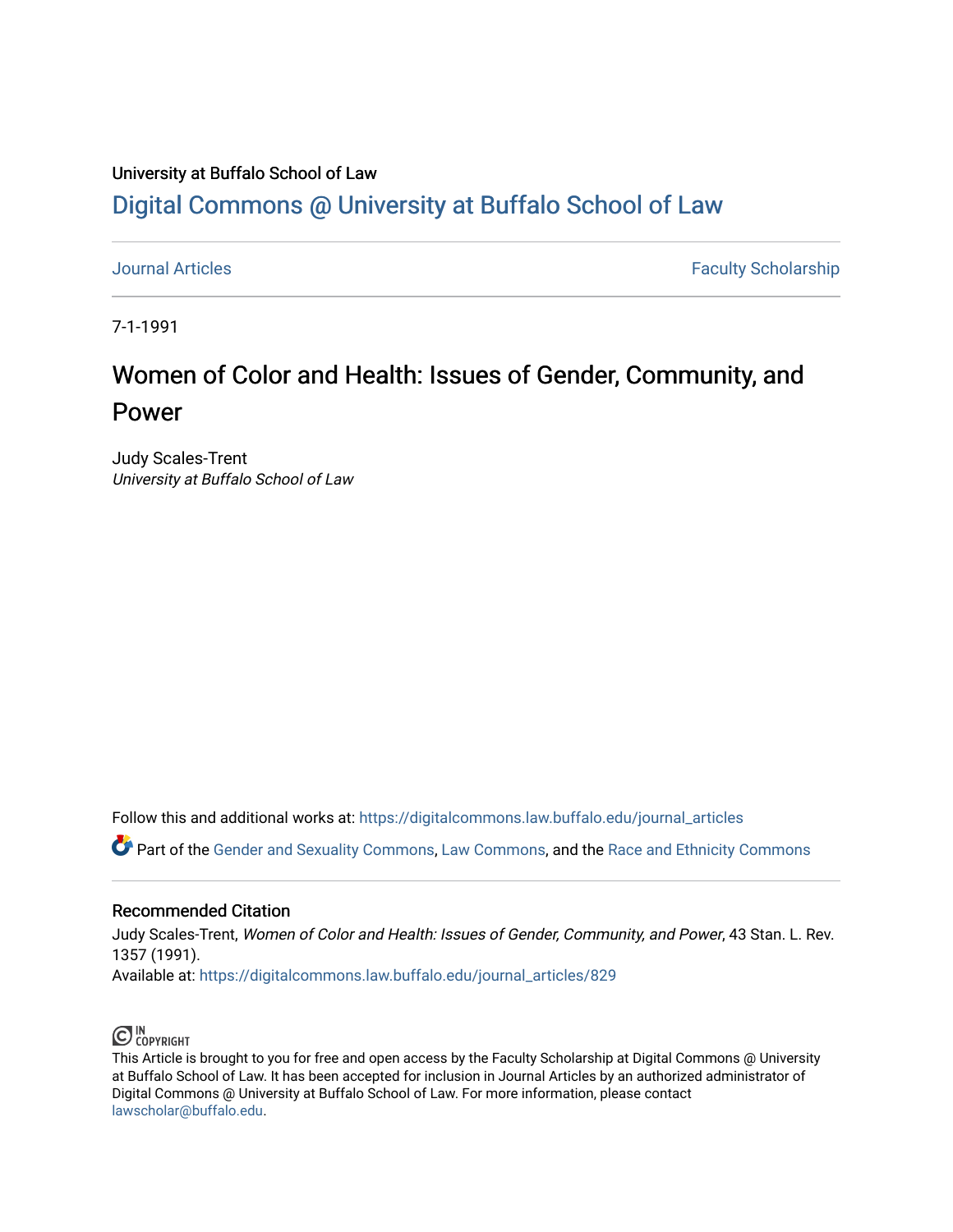## **Women of Color and Health: Issues of Gender, Community, and Power**

## Judy Scales-Trent\*

#### **INTRODUCTION**

America is the land of modem medical technology, skilled surgeons, miracle medicines, and state-of-the-art medical facilities. It is also the land where access to even adequate health care is not available to all. In this article, I will look at the health issues that affect women of color, a group of Americans disfavored by virtue of their sex and racial or ethnic background.I What are their health issues? And how are these issues connected with other concerns of the communities of people of color around the country? **By** placing them in this context, I hope to make visible the issues of women who are themselves barely visible in this country. I will then address the issue of the limited research on health issues of women of color and describe changes in the field of medical research which may signal a positive change in direction.

Finally, I will use the context of health to address the question of what we mean **by** a "women of color issue." Does such an issue truly exist? If so, how can it be identified? And is there any way to separate issues which affect women of color from those which affect all poor women? Coming to grips with this conceptual problem will not only clarify the nature of the health issues faced **by** women of color, but should also enrich our future discussions on other aspects of their lives.

<sup>\*</sup> Professor of Law, State University of New York at Buffalo.

An earlier version of this paper was presented at the Third National Conference on Women of Color and the Law, Stanford Law School, October 6, 1990.

<sup>1.</sup> The term "women of color" embraces a disparate group of roughly 24 million women. According to the 1980 Census, in 1980 there were approximately 14 million black women in the United States. There were 7.3 million Latinas, of whom 4.3 million were of Mexican descent. Just over I million were Puerto Rican, nearly 600,000 were women of Central and South American origin and 400,000 were Cuban. Nearly 2 million women of Asian and Pacific Island ethnicity lived in this country. Japanese-American, Chinese-American, and Filipino groups each accounted for approximately 400,000 of that total. Koreans and Asian-Indians accounted for 200,000 women each; Vietnamese-American women numbered just over 100,000; Hawaiian women were nearly 90,000 in number; and Guamanian and Samoan women accounted for nearly 20,000 each. The smallest group of women of color were American Indian, Eskimo and Aleuts, who together account for less than **800,000** in this country. **1 U.S. DEP'T** OF **COMMERCE, BUREAU OF CENSUS,** 1980 **CENSUS OF POPU-LATION,** ch. **C,** pt. **1,** 1-12, **1-13 (1983)** (Tables 74 and 75); **U.S.** DEP'T OF LABOR, **WOMENs** BU-REAU, TIME **OF CHANGE: 1983 HANDBOOK ON WOMEN VORKERS 29 (1983)** (number of women of Central and South American origin). The term "American Indian" encompasses more than **300** tribes which speak more than 200 languages. Eileen M. O'Brien, *The Demise of Native American Education,* **BLACK ISSUES IN HIGHER EDUCATION,** Mar. **15, 1990,** at **15, 16.**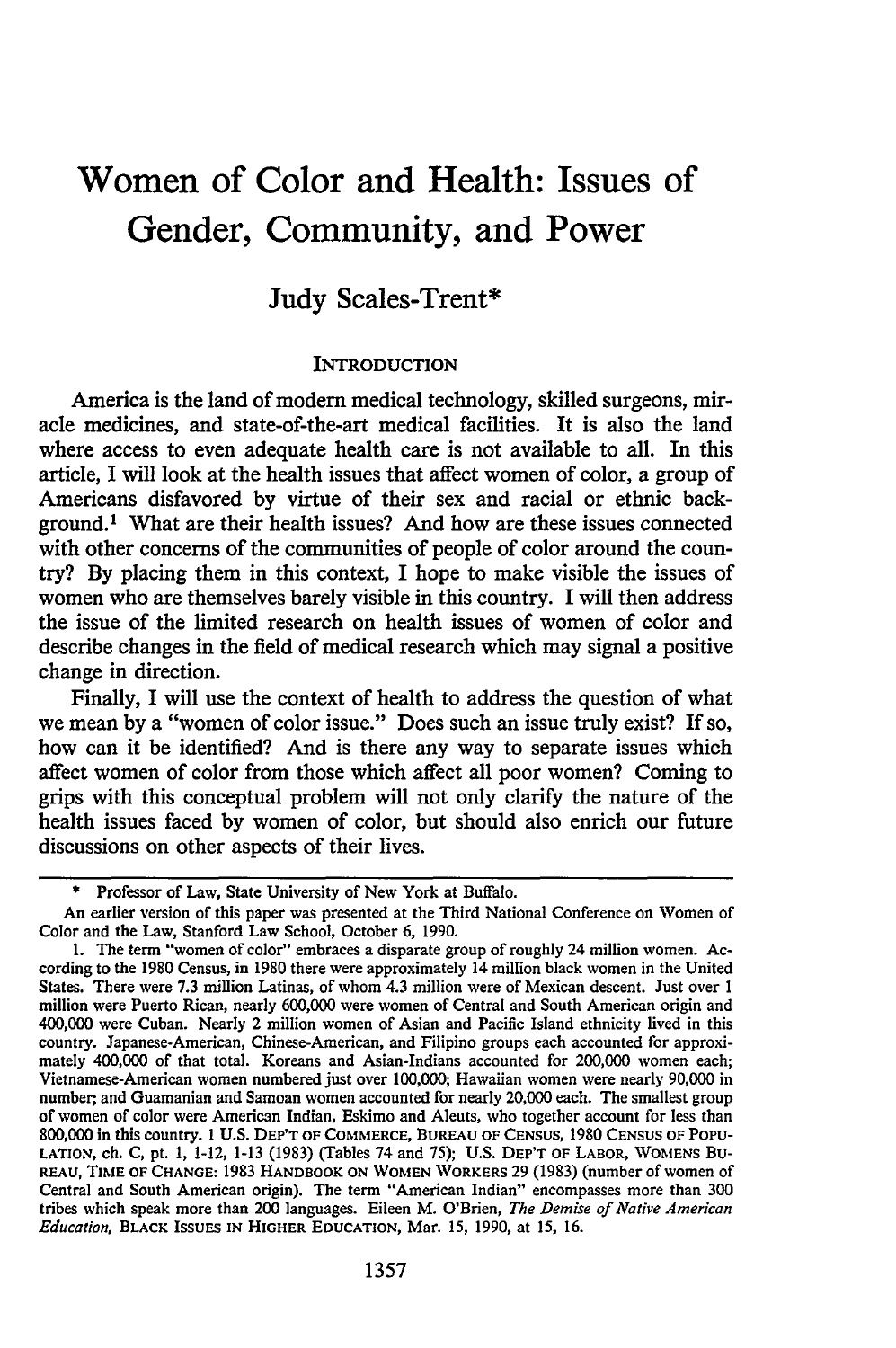### *STANFORD LAW REVIEW* **1358 [Vol. 43:1357**

#### I. HEALTH **ISSUES** IN **CONTEXT**

Before returning to law school as a faculty member, I practiced employment discrimination law for ten years. As a result, when I look at health issues, I look at them through the lens of work. And because I recently stayed at a hotel in California, I think about the health issues of women of color from the perspective of the Latina women who clean the hotel room where I stayed. This is an appropriate place to start because so many women of color have jobs like this—marginal jobs which provide no training, little security, no possibility of advancement;2 jobs where the wages are depressed because of the color and sex of the jobholder.3 Women of color are the maids, the cleaners.<sup>4</sup> They are the health care workers at the bottom rung of the health care industry;<sup>5</sup> the lowest paid clericals;<sup>6</sup> the women hidden in the sweatshops and the fields.<sup>7</sup>

So, when I think of the Latina woman who cleaned my hotel room, I have many questions about the relationship between her work and her health. I wonder, for example, what kind of health benefits, if any, she gets from her employer.8 Do they cover preventive medical care, or does her health situation have to become a crisis before she can afford to seek medical care? Do they cover abortions? If not, where will the money for an abortion come from? From her food money? As Rosalind Petchesky has noted: "'Plenty of rent checks have gone unpaid, and plenty of food bills have been snipped in half, in order to pay for abortions-with disastrous results to poor women's health and that of their families.' "9

Suppose she does find the money for an abortion. Suppose she has to have another kind of operation. Or suppose she needs to rest because of the flu, a kidney infection, or a battered body. Will her employer save her job for her while she recuperates? Or will she have to forego the operation, not get the rest her body needs, because she can't risk losing her job? Further, if

**6.** PAY EQUITY, *supra* note 3, at 174 ("While women of color and White women work in the same occupational category, women of color are further segregated within these categories."); **PHYL-LIS A. WALLACE, BLACK WOMEN IN THE LABOR FORCE 25** (1980).

**7.** Nsiah-Jefferson, *supra* note **5,** at **28.**

**8.** Blacks, Puerto Ricans, and Mexican-Americans are at least twice as likely as whites not to have health insurance. Ruth **E.** Zambrana, *A Research Agenda on Issues Affecting Poor and Minority Women: A Model for Understanding Their Health Needs,* <sup>12</sup>**WOMEN** & **HEALTH 137,** 149 **(1988).**

**9. ROSALIND PETCHESKY, ABORTION AND WOMAN'S CHOICE: THE STATE, SEXUALITY AND REPRODUCTIVE FREEDOM** 161 (1985) (quoting Bebe Moore Campbell, *Abortion: The New Facts of* Life, **ESSENCE,** Sept. 1981, at 87, 126).

*<sup>2.</sup> See* **U.S. COMM'N ON CIVIL RIGHTS, UNEMPLOYMENT AND UNDEREMPLOYMENT OF** BLACKS, **HISPANICS, AND WOMEN 7-9,** 20-21 (1982).

**<sup>3.</sup> NAT'L** COMM. **ON PAY** EQUITY, **PAY EQUITY: AN ISSUE** OF RACE, **ETHNICITY AND SEX** 99-100 (1987) [hereinafter **PAY EQUITY].**

<sup>4.</sup> The three occupational categories with the largest percentage of black women are private household workers, cooks, and housekeepers. *Id.* at 28 (Table 5a). "Housekeeper" is also the second largest occupational category for Latinas. *Id.* at 29 (Table **5b).**

**<sup>5.</sup>** In the health industry, 30% of all ancillary, auxiliary, or service workers are female; 84% of these women are black. They work as nurses' aides, cooks, laundresses, and housekeepers. Laurie Nsiah-Jefferson, *Reproductive Laws, Women of Color, and Low-Income Women,* 11 WOMEN'S RTS. L. **REP. 15,** 28 & n.87 (1989); *see also* Julianne Malveaux & Susan Englander, *Race and Class in Nursing Occupations,* **SAGE,** Spring 1986, at 41.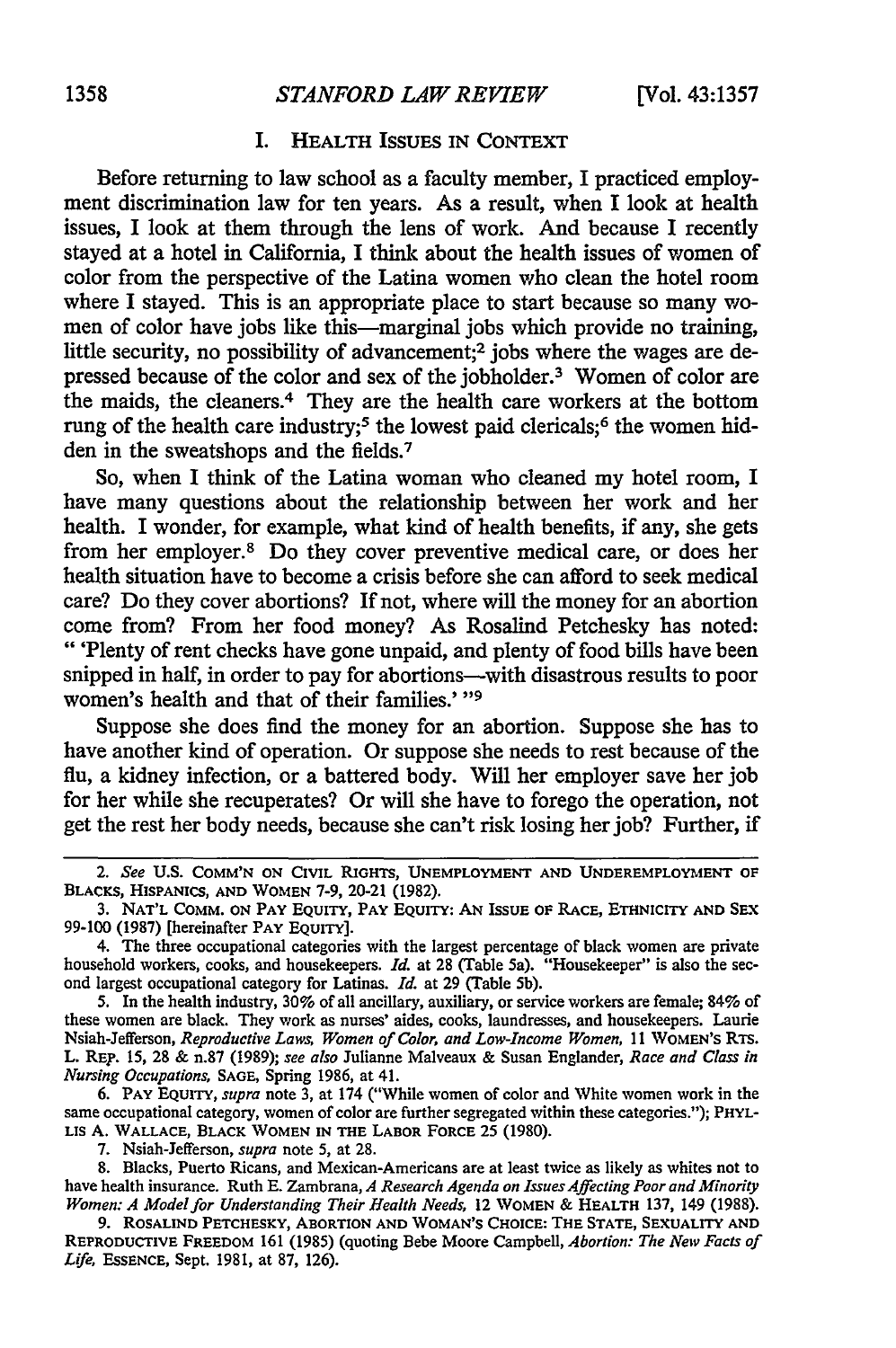she must care for herself and thereby loses her job, and with it money for food and housing, how will that outcome affect her health?

I imagine that her wages are very low. Does this job pay her enough so that she can afford nutritious food? Or does it pay her so little that she skimps on food for herself to provide good food for her children? Does she earn enough to pay the bus fare to the doctor's office? I also wonder if the job pays her just enough to make her ineligible for any Medicaid benefits she might otherwise receive.10

Even worse, does the job itself make her sick? For many women of color, it does. Many Puerto Rican and Asian-American women work in the textile industry under sweatshop conditions. They spend grueling hours in poorly ventilated rooms, working with toxic chemicals.<sup>11</sup> Others work in the health care industry where they are harmed by their proximity to anesthetic gases and X-rays. They harm themselves by performing heavy lifting. 12 Authorities estimate that 75 percent of migrant farmworkers are Mexican-American and another 20 percent are black. Many of these, of course, are women-women who work and live in an environment filled with pesticides.<sup>13</sup>

I wonder, therefore, what health hazards face the Latina maids at the hotel. Do they have to work with toxic cleaning compounds? Are they forced to do heavy lifting for which they don't have the strength? Also, although all women in the workplace are vulnerable to sexual harassment, studies have shown that those women who are most vulnerable-by reason of race, age, marital status, or job status-are harassed the most and most severely. Women of color are in that group.<sup>14</sup> Health problems follow: headaches, stomach pains, ulcers. 15 Are our Latina hotel maids demeaned and attacked in this way? Does this harassment make them sick?

The advantage of looking at health and employment together is that it reminds us that health issues are only one thread in a very complicated

14. James **E.** Gruber & Lars Bjorn, *Blue-Collar Blues: The Sexual Harassment of Women Autoworkers,* 9 WORK & OCCUPATIONS 271, 284-86 (1982).

15. *See, eg.,* Cline v. General Elec. Capital Auto Lease, Inc., **757** F. Supp. 923, 928 (N.D. Ill. 1991) (sexual harassment caused Temporal Mandibular Joint Dysfunction, facial neuralgia; damaged facial nerves subsequently caused abscessed teeth); Zabkowicz v. West Bend Co., 589 F. Supp. **780, 783 (E.D.** Wis. 1984) (sexual harassment caused diarrhea, vomiting, nausea, cramping).

**<sup>10.</sup>** Nsiah-Jefferson, *supra* note 5, at 28-29. Each state sets an income ceiling for Medicaid eligibility, although the federal government sets both a "floor" and a "ceiling" for those requirements. **NAT'L** HEALTH LAW PROGRAM, **AN** ADVOCATE'S **GUIDE** TO THE MEDICALLY NEEDY PROGRAM **11-13** (1985).

**<sup>11.</sup>** Nsiah-Jefferson, *supra* note 5, at 28.

<sup>12.</sup> *Id.*

**<sup>13.</sup>** *Id.* These are a few of the indirect, subtle ways in which the work women of color perform in our society has negative consequences for their health. There are also more direct and more brutal work-health connections. Researchers have determined that the leading cause of death for women in the workplace is homic *Women,* N.Y. Times, Aug. 18, 1990, § 1, at 8. The workplace murder rate for black women is nearly double that of white women. *Id.* It is also important to note that women of color join the military in disproportionate numbers. In 1989, black women alone comprised fully one-third of all active duty enlisted women. Brenda L. Moore, *African-American Women in the United States Military,* 17 **ARMED FORCES** & **Soc'Y 363, 363** (1991).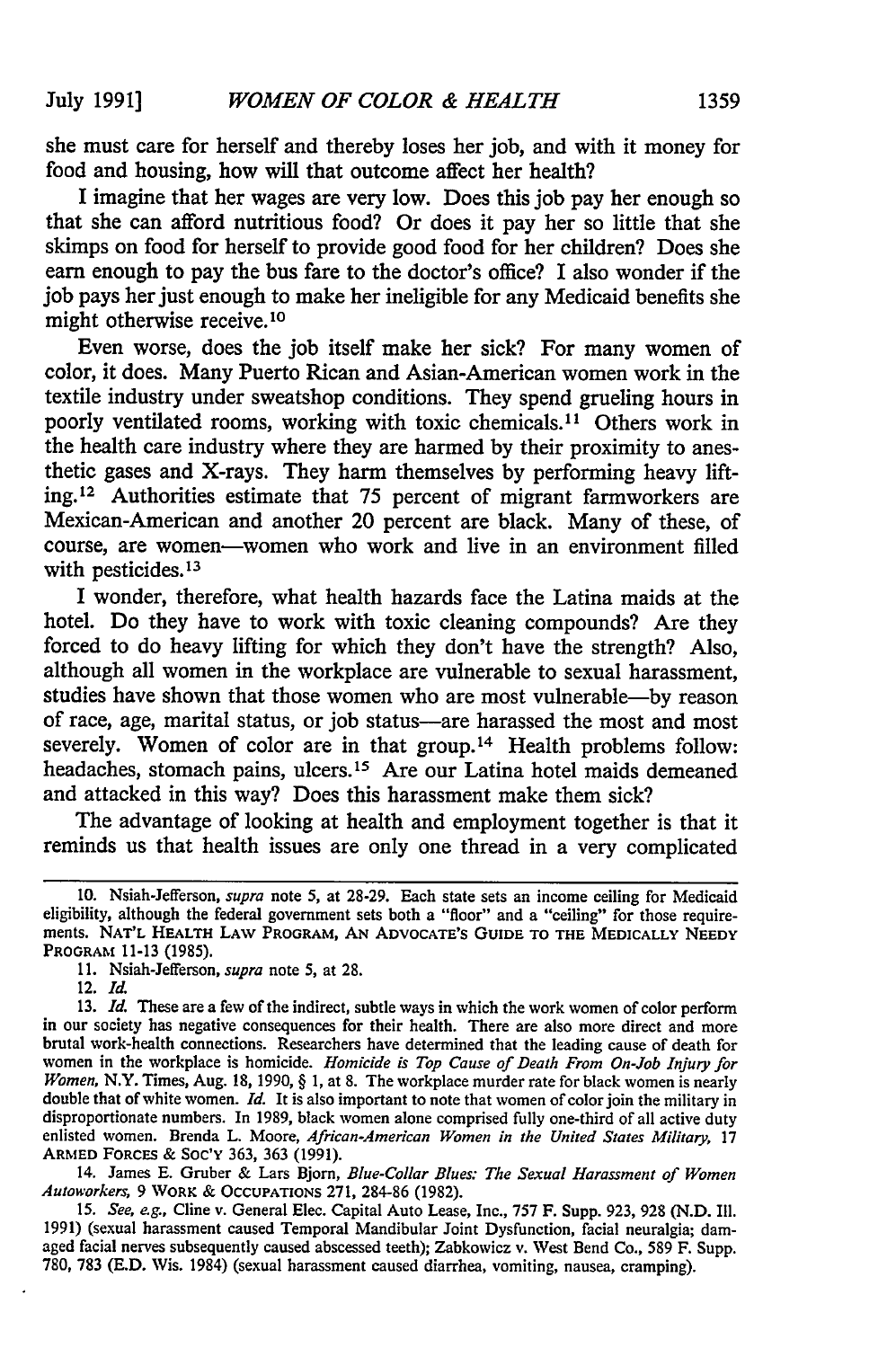fabric of oppression. Everything we bring home from work affects our health. 16 Poor health is connected to dangerous jobs and to marginal jobs with low wages. Moreover, the kind of job we get is related to the kind of education we get. For many children of color, that education will not be very good. Even in so-called integrated schools, second-generation discrimination funnels disproportionate numbers of these children into lower academic groups. 17 With a decent education, some of our children might be able to stretch beyond the reach of racism. Without it, they will not.

Our ability or inability to give our children this kind of education is very much controlled by housing, that is, by where women of color are allowed to live. Studies have shown that households headed by women of color are at a particular disadvantage in the rental market. They face discrimination based on race and on the presence of children, as well as discrimination based on their source of income if they are on public assistance.<sup>18</sup> If we are segregated into ghettos through the discrimination of landlords, mortgage money lenders, house sellers, and the municipal housing authorities, then it is easier for those in power to limit our children's education. This form of segregation and control is common.<sup>19</sup> Bad housing and bad schooling are connected.

Also, segregated housing often means dangerous housing. What health problems are related to living in a neighborhood where drive-by shootings are common,<sup>20</sup> or where a woman and her children must sleep on the floor to avoid stray bullets?<sup>21</sup> Further, if we are segregated into confined areas, how much easier it is to control the political response after dumping toxic

We bring more than a paycheck to our loved ones and families... We bring asbestosis, silicosis, brown lung, black lung disease, radiation hits the children before they really been conceived **....**

*We All... Everyone of Us* (Flying Fish Music, BMI 1983); *see also* Zambrana, *supra* note 8, at **<sup>151</sup>** ("Black women have a 39% greater chance of sustaining job-related disease and serious work-related injuries than nonminorities.").

**17.** *See* **KENNETH J. MEIER, JOSEPH STEWART, JR. &** ROBERT E. **ENGLAND,** RACE, **CLASS AND EDUCATION:** THE POLITICS OF **SECOND-GENERATION** DISCRIMINATION 4-6 (1989).

**18.** Cushing **N.** Dolbeare **&** Anne **J.** Stone, *Women and Affordable Housing,* in THE AMERI-**CAN** WOMAN **1990-1991:** A STATUS REPORT 94, 104 **(S.** Rix ed. **1990).** There is no federal law which prohibits discrimination against applicants for rental housing on the basis of source of income. *Id.* at 105.

19. *See generally* U.S. **COMM'N ON** CIVIL RIGHTS, A SHELTERED CRISIS: THE **STATE** OF FAIR HOUSING IN THE EIGHTIES 104-32 (1983); **DIANE** E. GOLD, HOUSING MARKET DISCRIMINATION: CAUSES **AND** EFFECTS OF SLUM FORMATION (1980); *see also* United States v. Yonkers Bd. of Educ., 624 F. Supp. 1276, 1545 (S.D.N.Y. 1985) (city's segregative housing practices directly implicated in racial segregation of public schools).

20. *See, e.g.,* David C. Rudd, *Bloody Weekend Leaves 4 Dead, Dozens Hurt,* Chicago Trib., Aug. 13, 1990,  $\S 2$ , at 1 (eight drive-by shootings in the city in one weekend).

21. *See, e.g.,* Jesse Katz, *Officers' Folksy Tactics Pay Off in Gang Domain,* L.A. Times, Nov. 5, 1990, at B6 (residents sleep on floors in their homes as protection from random shootings).

<sup>16.</sup> Ysaye M. Barnwell described this in a song she composed for Sweet Honey in the Rock: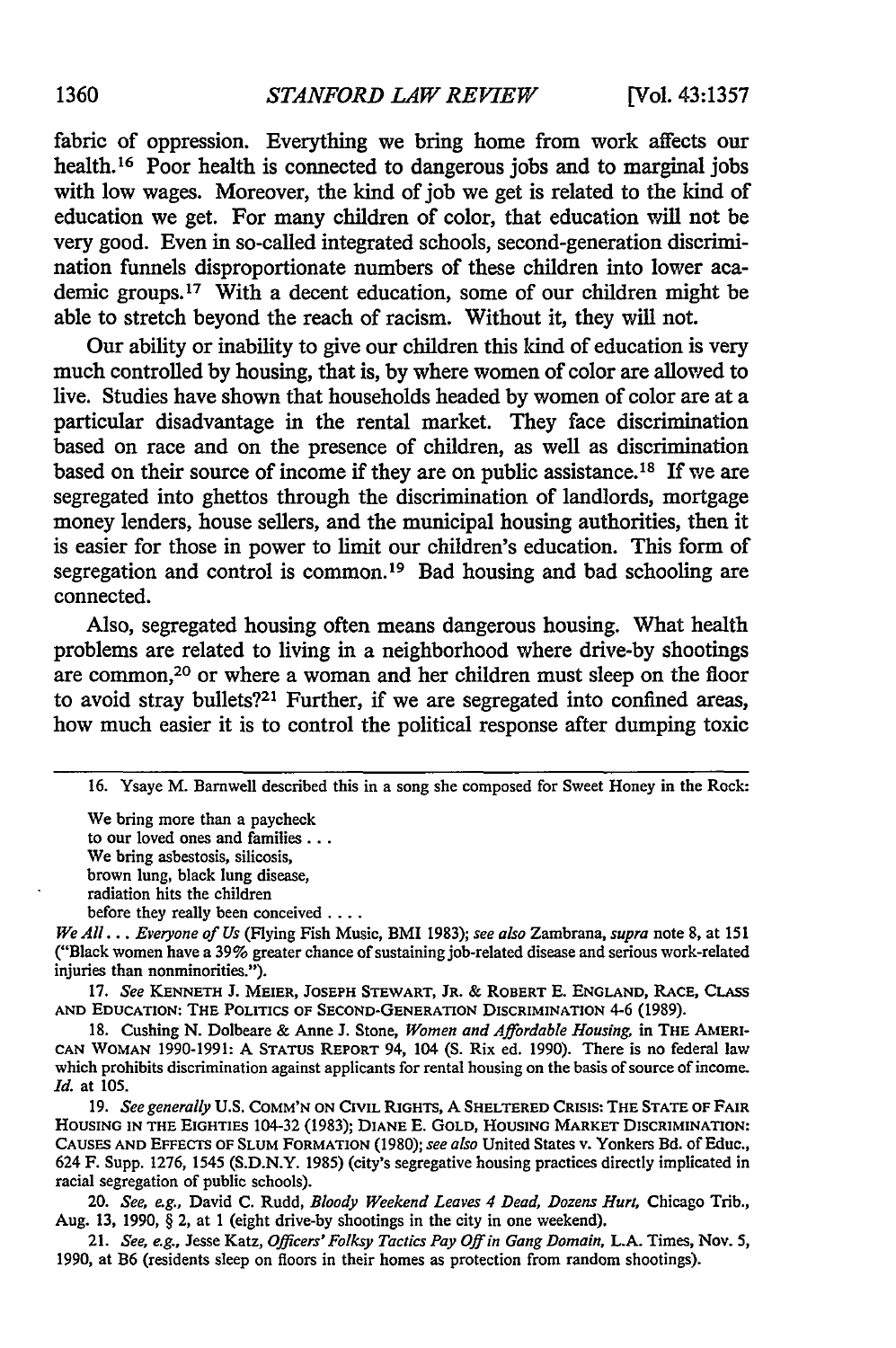waste in our communities.<sup>22</sup> A Mohawk midwife recently noticed an increased number of miscarriages and problems with newborn babies among those she delivered on the St. Regis reservation. A state study found that because industry had been dumping chemicals into the St. Lawrence River where Indians fished, there was a high level of contamination on the reservation and high levels of PCBs in the breast milk of Mohawk mothers.<sup>23</sup>

Our poor health is connected to the kind of work we are allowed to do. Our inability to find good work is related to bad education, which is in turn related to segregated housing. Segregated housing, often dangerous housing, in turn affects our health, which, in turn, affects our ability to work. It is all of a piece. Pull any one of these strands and our lives unravel. We will not get well until our communities get well.

It is not surprising, therefore, that women of color are not in good health.<sup>24</sup> AIDS is killing many of us. The statistics tell a grim story. More than 70 percent of all women with AIDS are black or Latina.25 In New York City, black and Puerto Rican women constitute 84 percent of all women with AIDS.26 In New York and New Jersey, it is the leading killer of young black women.27 Nearly half of all black women over the age of 60 have hypertension.<sup>28</sup> Black women have a 40 percent higher stroke rate than do white women. 29 Twice as many black women as white die from strokes.30 The incidence rate of uterine cancer for black women is twice that for white women. 31 Black women also have a higher mortality rate for

**25.** Taunya Lovell Banks, *Women and AIDS-Racism, Sexism, and Classism,* **17 N.Y.U.** REV. L. & Soc. **CHANGE** 351, 351 (1990). *But see id.* at 354-55 (suggesting that the extent of AIDS among white women might be underreported as they are more likely than women of color to be treated in private facilities which have a reputation for underreporting stigmatizing health conditions, especially those involving sexually transmitted diseases).

26. Constance L. Hays, *A Sermon on AIDS Where It's Rife, in Harlem,* N.Y. Times, Sept. 24, **1990,** at **B5;** *see also,* **BUREAU OF COMMUNICABLE DISEASE CONTROL, NEW YORK STATE DEP'T OF HEALTH, AIDS SURVEILLANCE MONTHLY UPDATE, 13** (Aug. **1990).**

27. Henry L. Davis, *Young Adults Avoid Learning About AIDS*, Buffalo News, Aug. 9, 1990, at **Al.**

These medical problems do not exist separate and distinct one from the other. The young woman with **AIDS** might be pregnant and looking for an abortion. Unfortunately, some health care providers are now refusing to perform abortions on women with AIDS, for fear of contracting the disease. *Clinics Often Reject Patients with the AIDS Virus,* N.Y. Times, Oct. 23, 1990, at **Al.** Thus one health problem exacerbates and exaggerates the other.

*28,* Nancy Cope & Howard R. Hall, *The Health Status of Black Women in the U.S.: Implications for Health Psychology and Behavioral Medicine,* **SAGE,** Fall 1985, at 20, 21.

**29.** Jean Carper, *Stroke Rates Puzzling,* Buffalo News, Sept. 25, 1990, at **Cl.**

<sup>22.</sup> *See generally* **ROBERT D. BULLARD, DUMPING** IN DIXIE: RACE, **CLASS AND** ENVIRON-MENTAL QUALITY (1990).

**<sup>23.</sup>** Agnes Palazzetti, *PCB Findings Cause Concern for Mohawks,* Buffalo News, Oct. 17, 1989, at **D3.**

<sup>24.</sup> Zambrana, *supra* note 8, at 142. "[P]oor and racial/ethnic women are most likely to be heads of households, to have larger families, to bear the heaviest burden of caring for the health and well-being of all family members, to be in the poorest health themselves, to experience the greatest psychologically induced symptoms or illnesses, and to be at highest medical risk, particularly during pregnancy and childbirth." *Id.* at 148.

<sup>30.</sup> Cope & Hall, *supra* note 28, at 20.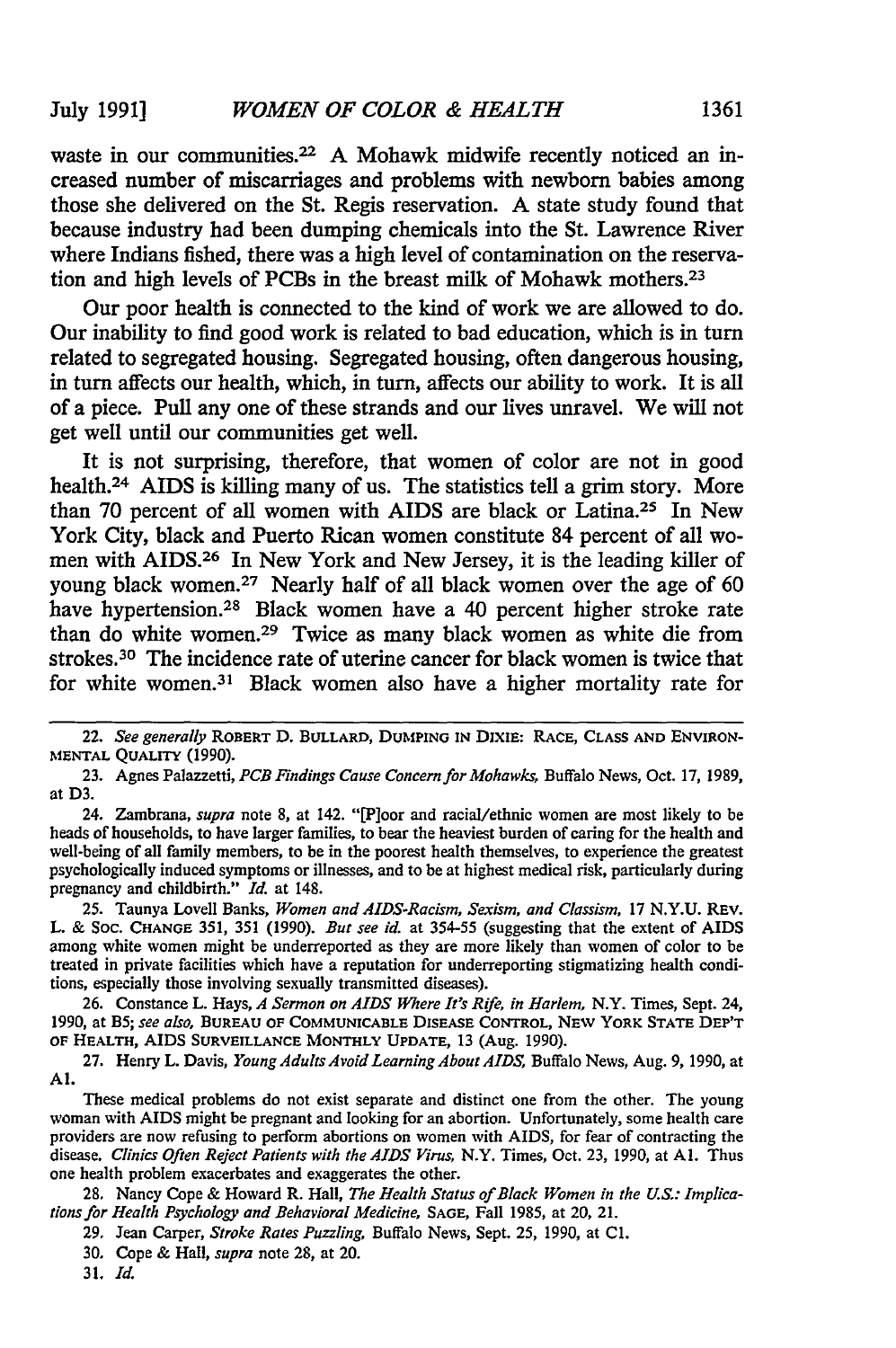breast cancer than do white women.32 The death rate for black women with diabetes is twice that of white women.33 Black women are three times more likely to die while pregnant than are white women.<sup>34</sup>

Alcoholism is also a serious problem for women of color. It is an increasing problem for Indian women on reservations.<sup>35</sup> It is also a problem for young Latinas as they become acculturated to American patterns of behavior.<sup>36</sup> Studies have shown that black women are more at risk for developing alcoholism than are black men.<sup>37</sup> These women are all likely to suffer from alcohol-related diseases and conditions, including cardiac arrythmia, esophagitis, gastritis, pancreatitis, fatty liver, cirrhosis, recurrent diarrhea, and accidental deaths.<sup>38</sup>

Respiratory disease is a serious problem in all Latino communities. If one compares all Latina groups, black women and white women, Puerto Rican women have the highest rate of death due to pneumonia and influenza.39 Chinese-American and Latina women face a greater risk of developing diabetes during pregnancy than do comparable black or white women.<sup>40</sup> Lupus, that mysterious disease of the autoimmune system, affects one in every 750 women to varying degrees. However, it disproportionately afflicts women of color. One in every 500 Latinas and one in every 245 black women suffer from this disease.<sup>41</sup>

AIDS, hypertension, cancer, alcoholism, respiratory disease, diabetes, lupus: This is a litany of deadly names and chilling numbers.

#### II. **RESEARCH ON THE HEALTH OF** WOMEN **OF COLOR**

There is not much medical or social science research on the health issues of women of color. Given our disadvantaged status it is not surprising that women of color are a low research priority.<sup>42</sup> Looking separately at research issues for women in general as well as for people of color provides insight into the contours of this problem.

First, with respect to research on all women, the public is just beginning to realize how little has been done. Too often medical research has focused on the health issues of men; researchers have used only men in clinical trials. For example, recent scientific evidence suggests that biological differ-

41. *Id.* at **Clo.**

<sup>32.</sup> *Id.*

<sup>33.</sup> *Id.*

<sup>34.</sup> *Id.*

<sup>35.</sup> **MICHAEL** DORRIS, THE BROKEN CORD 87-91, 161, 165 **(1989).**

<sup>36.</sup> Kyriakos S. Markides, Neal Krause & Carlos F. Mendes de Leon, *Acculturation and Alo*hol Consumption among Mexican Americans: A Three-Generation Study, 78 AM. J. PUB. HEALTH 1178, 1181 (1988).

<sup>37.</sup> Cope & Hall, *supra* note 28, at 22.

<sup>38.</sup> *Id.*

<sup>39.</sup> Ira Rosenwaike, *Mortality Differentials Among Persons Born in Cuba, Mexico, and Puerto Rico Residing in the United States, 1979-1981.* 77 AM. J. PUB. HEALTH 603, **605** (1988).

<sup>40.</sup> Warren E. Leary, *Uneasy Doctors Add Race-Consciousness to Diagnostic Tools,* N.Y. Times, Sept. 25, 1990, at **Cl.**

<sup>42.</sup> Zambrana, *supra* note **8,** at 137-38.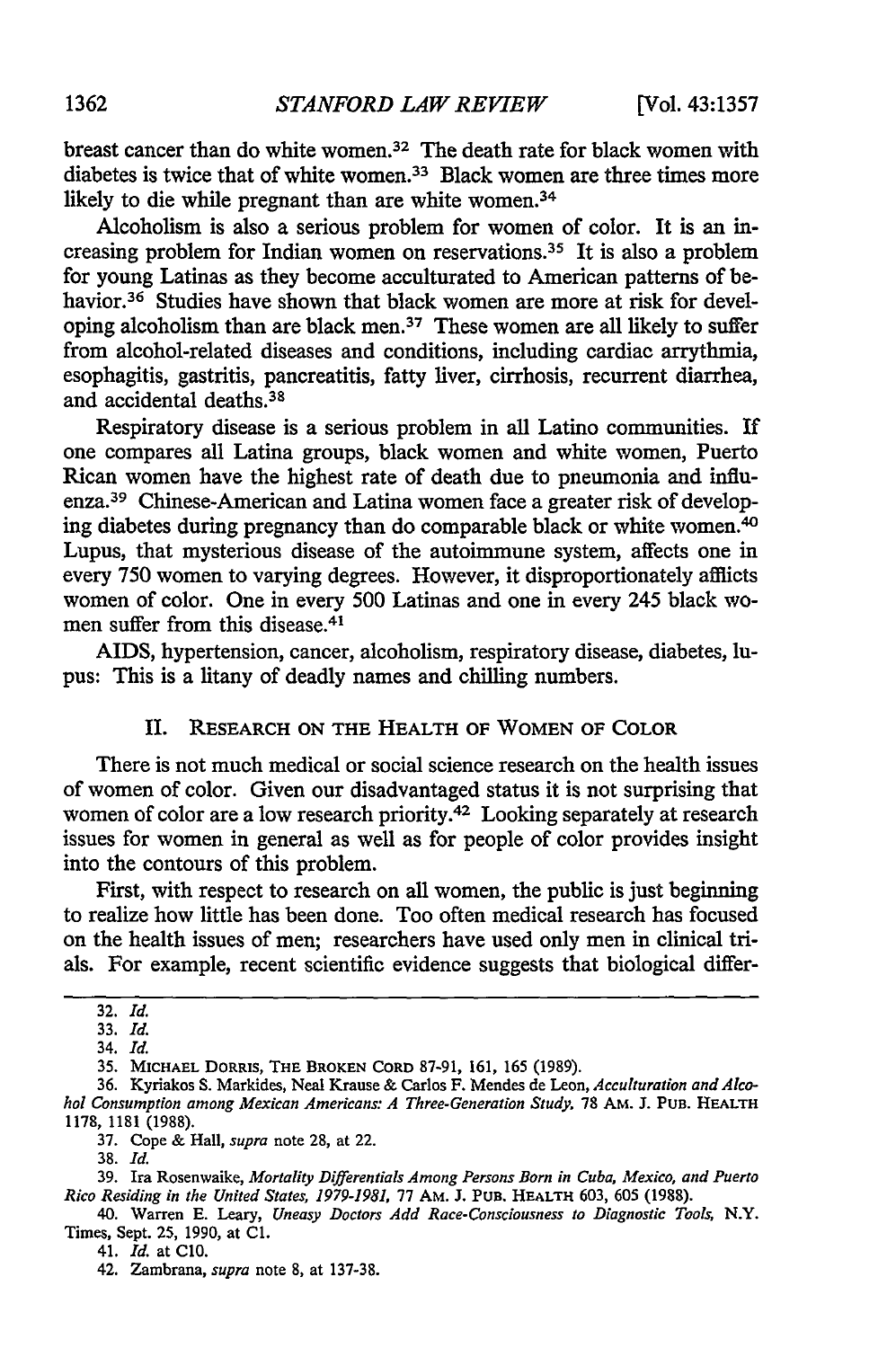ences between the sexes may mean that women develop heart disease differently than men. These findings question many of the common theories on heart disease that were based on research performed on middle-aged men.43 In response to pressure from the Congressional Caucus for Women's Issues, the National Institute of Health (NIH) recently created an Office of Research on Women's Health. Its task is to ensure not only that research conducted and supported by NIH addresses issues affecting women's health, but also that there is appropriate participation by women in clinical trials.<sup>44</sup> The NIH has issued guidelines on research proposals to control this bias.<sup>45</sup> This is an important first step. Perhaps these new studies on women will shed some light on the health of women of color.

Second, there has been a similar lack of specificity with respect to research on the health of people of color. Researchers have ignored communities of color through a general failure to address the variables of race and ethnicity. 46 There is some indication that researchers and doctors are now beginning to give more consideration to the racial/ethnic background of their patients when diagnosing and treating illness. One example involves sickle-cell disease, a hereditary blood disease that primarily affects people of African descent. Researchers have discovered that when doctors give blood transfusions to patients with this disease, there are less medical complications if blood from black donors is used.<sup>47</sup> Another research weakness has been the failure to address heterogeneity within racial and ethnic groups. Some researchers are beginning to look more closely at the geographic location and socioeconomic status of subgroups within racial groups.48 Some scientists as well are beginning to address the subtle nature of the social constructs of "race" and "national origin." For example, one scientist studied the relationship between skin pigmentation and high blood pressure among African-Americans. 49 Thus, by analyzing the social construct, "African-American race," and by isolating one genetic subtlety, "skin pigmentation," the researcher was able to provide a more helpful analysis of the

- 47. Leary, *supra* note 40, at **ClO.**
- 48. **Zambrana,** *supra* note **8,** at **151.**

49. **Michael J.** Klag, Paul K. **Whelton, Josef Coresh, Clarence E.** Grim & **Lewis** H. **Kuller,** *The Association of Skin Color With Blood Pressure in US Blacks With Low Socioeconomic Status,* 265 J. A.M.A. 599 (1991).

<sup>43.</sup> Gina Kolata, *The New Mystery of the Female Heart,* N.Y. Times, Nov. 17, 1987, at C3.

*<sup>44.</sup> Research-For and By Men: Medical Studies Ignore Half the Population,* Buffalo News, Sept. 24, 1990, at B2; *see* U.S. Dep't of Health and Human Servs., Press Release (Sept. 10, 1990) (on file with the *Stanford Law Review); see also* Congressional Caucus for Women's Issues, *Congress- women Escalate Efforts on Women's Health,* Press Release (Sept. 7, 1990) (on file with the *Stanford Law Review).*

The Co-Chairs of the Congressional Caucus for Women's Issues introduced the Women's Health Equity Act in February 1991. One bill in this legislation, the Women's Health Research Act (H.R. 1263), would make permanent the Office of Research on Women's Health which NIH created in 1990. *See* **CONGRESSIONAL CAUCUS FOR WOMEN'S ISSUES, THE WOMEN'S HEALTH EQUITY** ACT OF **1991** (Mar. 4, **1991)** (on file with the *Stanford Law Review).*

<sup>45.</sup> **DRUG ABUSE AND MENTAL HEALTH ADMIN., NAT'L INSTS. OF HEALTH** & **ALCOHOL,** NIH/ADAMHA **POLICY CONCERNING INCLUSION OF WOMEN IN STUDY POPULATIONS,** NIH **GUIDE,** Aug. 24, **1990,** at **18.**

<sup>46.</sup> Zambrana, *supra* note **8,** at **150-51.**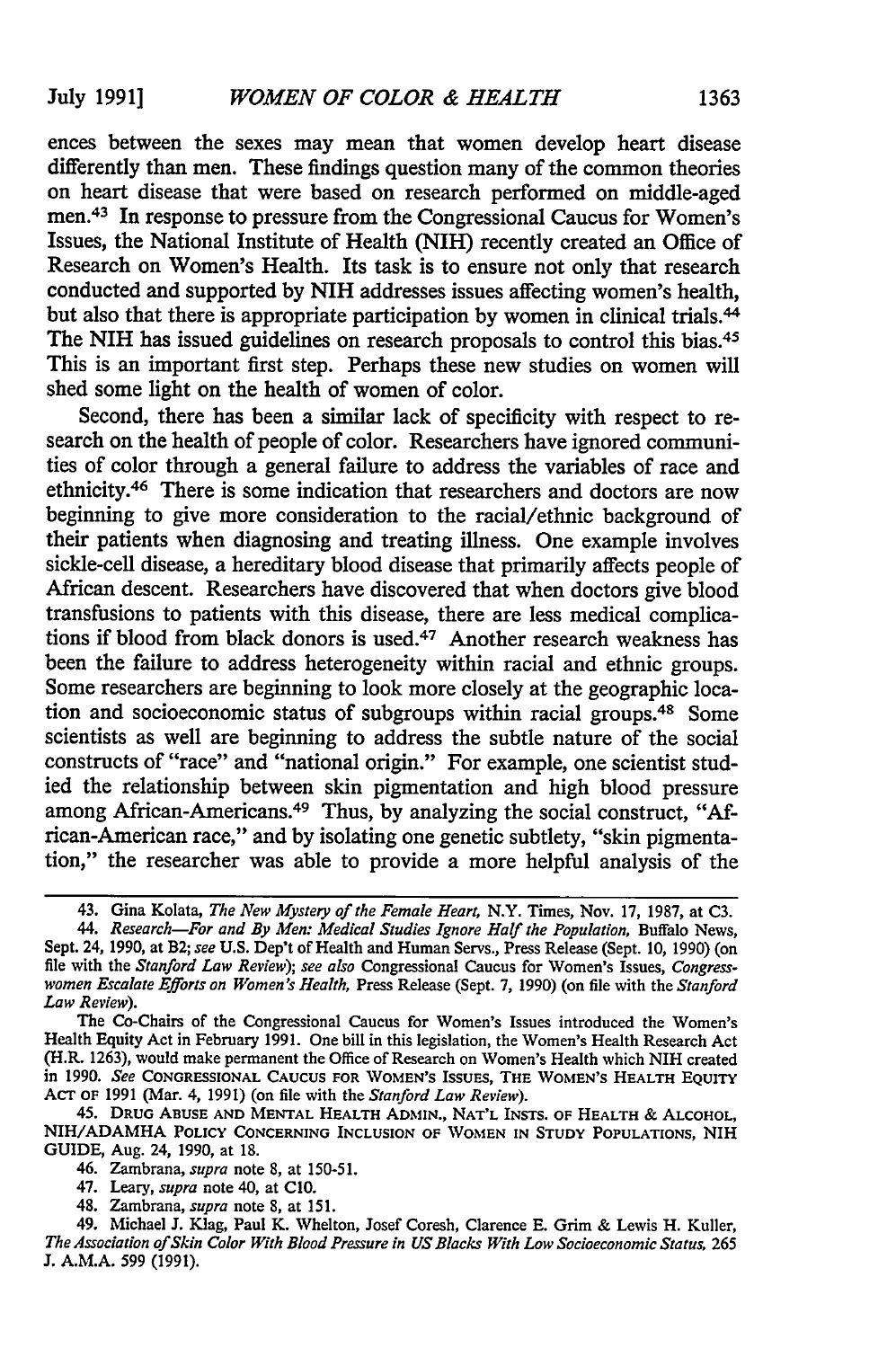causes of hypertension within the black community.50

Unfortunately, however, a decision to study women does not necessarily mean that different kinds of women will be seen and studied; and a decision to study genetic and cultural factors does not mean that the effects will be analyzed with reference to sex. Two researchers who studied the health status of black women have noted that even when studies look at race as well as gender, they generally look at either race or gender, thus ignoring the existence and health concerns of women of color.<sup>51</sup> A lot more research is needed-research on women, on people of color, and on women of color.

As researchers start to look at genetic inheritance and cultural factors along with sex difference, we might finally see research which looks at issues unique to certain women of color groups. Thus, we might learn, for example, why the infant mortality rate for babies born to Mexican-American mothers is lower than that of black mothers, despite the fact that both groups of women tend to look similar with respect to socioeconomic status and prenatal care.<sup>52</sup> We might also learn why their infant mortality rate is even lower than that of white mothers, who tend to have higher incomes and better prenatal care.<sup>53</sup>

### III. CONCEPTUALIZING THE "WOMAN OF COLOR ISSUE"

The term "women of color" can be a helpful political tool. It is a phrase which is affirming and generous, a phrase which brings together a powerful coalition of women. However, there appears to be some uncertainty as to whether there is such a thing as a "true" women of color issue because these issues are often subsumed within the issues of others-white women, poor women, men of color. For example, Laurie Nsiah-Jefferson has discussed reproductive issues for poor women and women of color,<sup>54</sup> thus collapsing women of color issues and poor women's issues into one. At other times, researchers combine the problems of women of color with those of the relevant community of color. For example, in a recent talk on the health problem of Latinas, Ruth Zambrana talked about health issues which face the Latino community as a whole. She thus treated together those issues which face men, as well as women, within the Latino community.<sup>55</sup> Women's issues were thus confounded with Latino issues in general. The varied ways in which women of color issues are presented leads one to ask what precisely are women of color issues. Do such issues exist? Or are women of color issues the same issues as those faced by poor white women? Are they the

<sup>50.</sup> *See,* e.g., Robert F. Murray, Jr., *Skin Color and Blood Pressure: Genetics or Environment?,* 265 **J.** A.M.A 639 (1991) (concluding on the basis of the Klag study, *supra* note 49, that socioeconomic environment is crucial factor in elevated blood pressure of darker-skinned individuals).

<sup>51.</sup> Cope & Hall, *supra* note 28, at 20.

<sup>52.</sup> Leary, *supra* note 40, at **CIO.**

<sup>53.</sup> *Id.*

<sup>54.</sup> Nsiah-Jefferson, *supra* note 5, at 15-40.

*<sup>55.</sup> See generally* Ruth E. Zambrana, Latino Family Health Issues: Implications for Policy Formulations (paper presented at the Third National Conference on Women of Color and the Law, Stanford Law School, Oct. 6, 1990) (unpublished manuscript on file with the *Stanford Law Review).*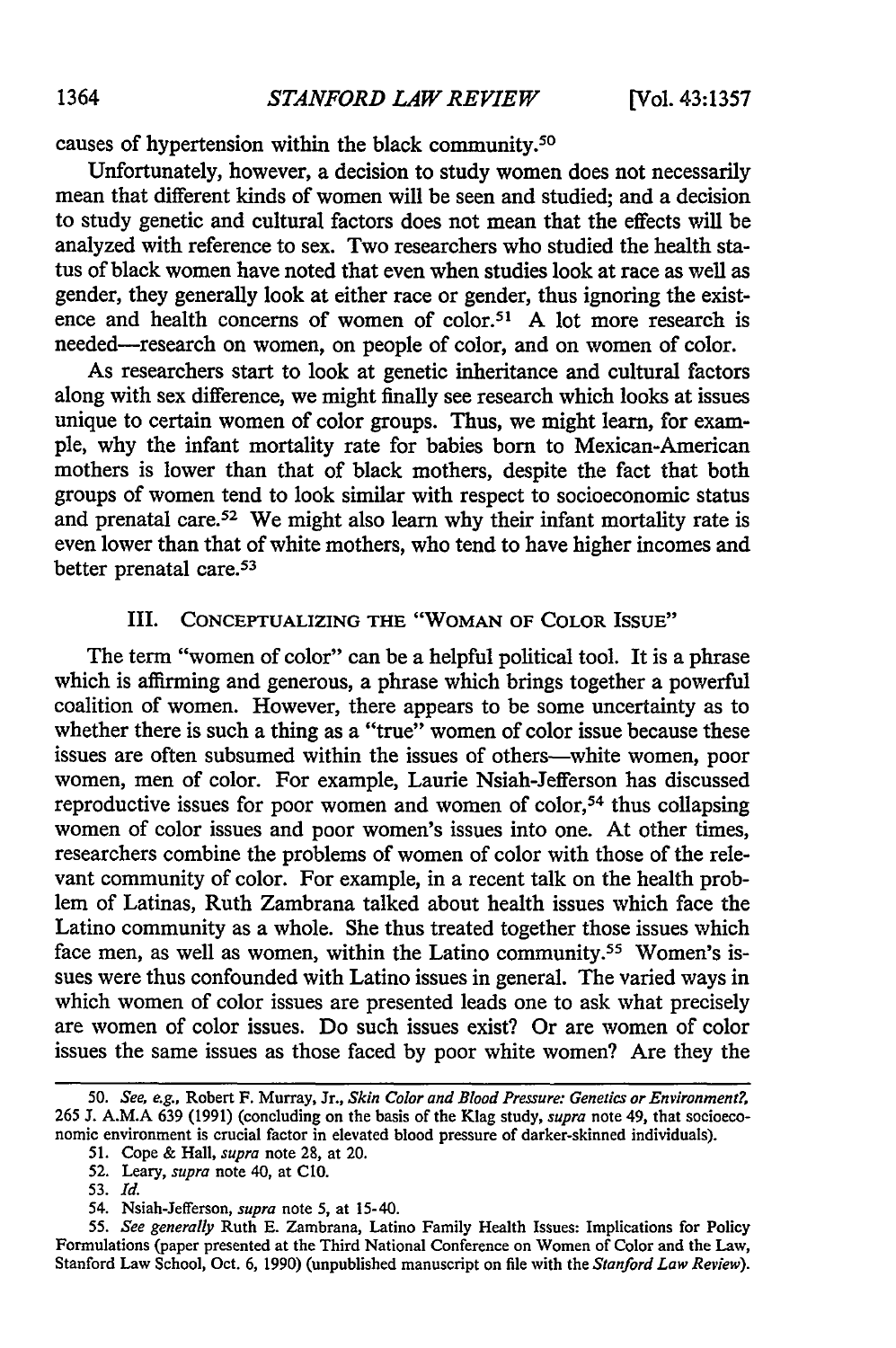same issues faced by men of color? Are they somehow different? Does it matter how these questions are answered? And if it does, why does it matter? It is these questions that I will address in the context of health issues of women of color.

The initial answer is that women of color bear all the burdens of white women as well as all those of men of color. Many Latina and Asian-American women must deal with language and immigration problems, as do many Latina and Asian-American men. They must also deal with problems related to pregnancy and childbirth, as do all women. The next step is to look at what happens when the issues of people of color and women intersect. Take, for example, the case of a Latina who is pregnant. Her relative ability or inability to get good prenatal care may well be influenced by her status as an undocumented worker or by her lack of fluency with English.<sup>56</sup> It is at the confluence of these two problems-difficulties because she is a woman, difficulties because she is part of the Latino community, that one finds a women of color issue.57

One way to locate and identify these issues, then, is to use as a point of entry an issue which has already been identified as a "woman's issue" or as an issue for people of color and to then explore that issue with an eye towards locating this point of intersection. This intersection can be identified when one sees that there is a greater impact on women of color, or that women of color are treated differently with respect to this issue. Thus, when I find that greater impact or differential treatment, I will have located a women of color issue.<sup>58</sup> Using the health context, I will give an example for each segment of this four-part framework.

I will start with women's health issues and look for differential impact. Using this definition, abortion is a prime women of color issue, for statistics show that a disproportionate percentage of American women seeking abortions are women of color. The abortion rates for black women are higher than the abortion rates for white women.59 They obtain 31.4 percent of all

*<sup>56.</sup> See* Zambrana, *supra* note 8, at 149-50 (language barrier limits access to health education and health care system for Latinas).

<sup>57.</sup> For further discussion of philosophical and legal issues that arise at the intersection of race or ethnicity and gender, see ELIZABETH V. **SPELMAN, INESSENTIAL** WOMAN: PROBLEMS **OF** EX-**CLUSION IN FEMINIST THOUGHT** (1988); Kimberle Crenshaw, *Demarginalizing the Intersection of Race and Sex: A Black Feminist Critique of Antidiscrimination Doctrine, Feminist Theory and Antiracist Politics,* 1989 **U. CH. LEGAL** F. 139; Judy Trent Ellis, *Sexual Harassment and Race: A Legal Analysis of Discrimination,* 8 J. LEGIS. 30 (1981); Angela P. Harris, *Race and Essentialism in Feminist Legal Theory,* 42 **STAN.** L. REV. 581 (1990); Judy Scales-Trent, *Black Women and the Constitution: Finding Our Place, Asserting Our Rights,* 24 HARV. C.R.-C.L. L. REV. 9 (1989).

<sup>58.</sup> These two concepts, "greater impact" and "differential treatment," are, of course, very closely related. In many instances, the greater impact is caused by differential treatment. I use the concepts separately here, however, in order to provide two patterns to use in the search for women of color issues.

<sup>59.</sup> R. PETCHESKY, *supra* note 9, at 152. At all ages over twenty, the ratios of abortion per 1,000 live births for black women are higher than the ratio for white women. However, the ratio for white teenagers is higher than the ratio for black teenagers. *Id.*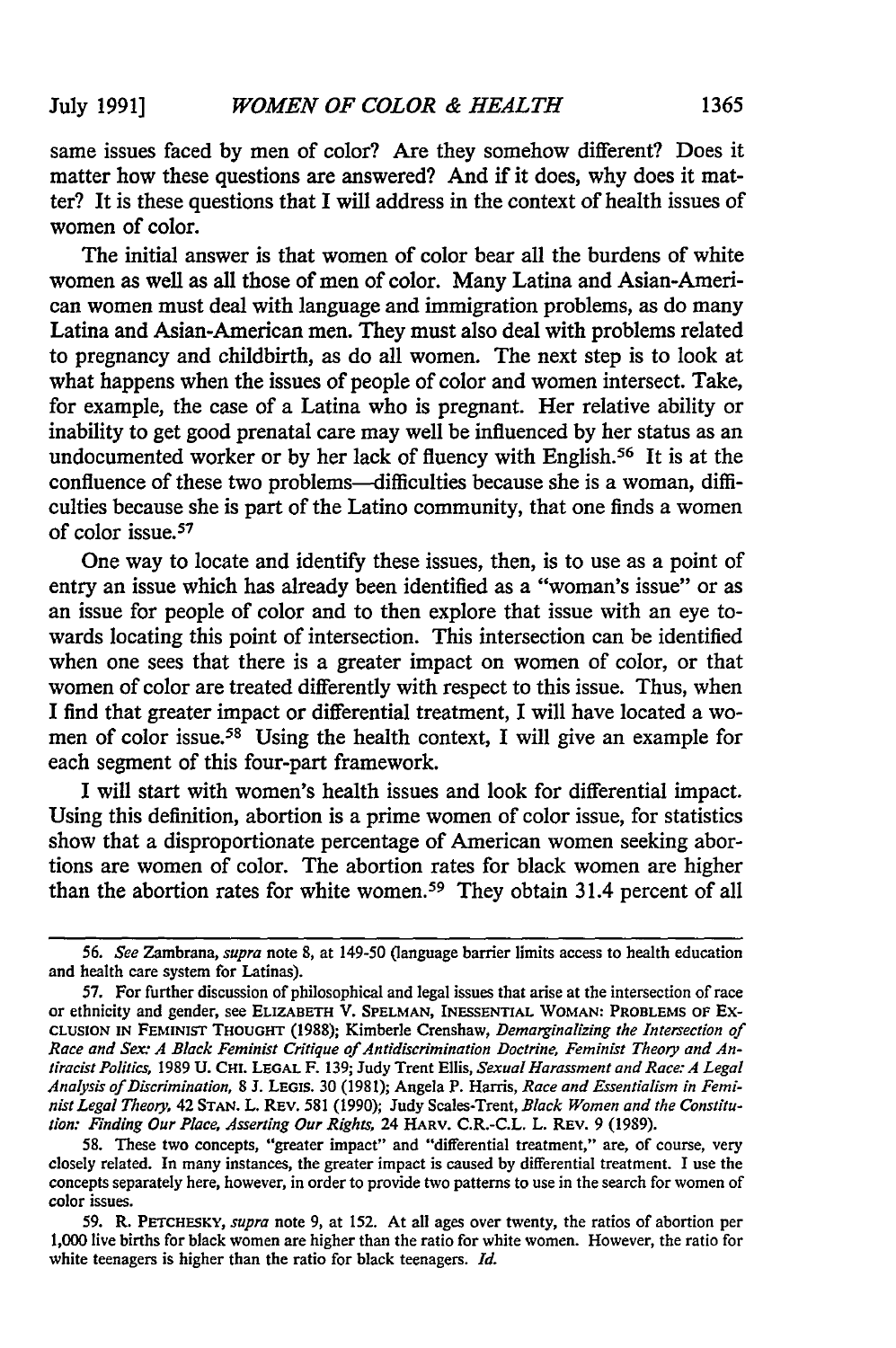legal abortions in the country.60 The strong statistical imbalance makes abortion a women of color issue. The numbers show us the impact. Similar health issues which are primarily women's issues, but which have a greater impact on women of color, are coerced sterilization, 61 and research and treatment with respect to the disease Lupus, which attacks women of color in disproportionate numbers.<sup>62</sup>

The prosecution of pregnant black and Latina women for fetal drug abuse is a good example of a woman's issue which becomes a women of color issue because of the way women of color are treated. Research has shown that although white women are more likely to be drug abusers than are black women, black women are ten times more likely than white women to be tested for drugs and reported to the authorities for drug abuse.63 It is the differential treatment of women of color for the same issue which white women face, which makes this a paradigmatic issue for women of color.

The second way to get at women of color issues is to use the group of color as a point of entry for the exploration. One then looks for an issue with a greater impact on the women of that group, or for ways in which the women in the group are treated differently. First, in thinking about differential impact, consider sickle-cell anemia, a blood disease which disproportionately affects African-Americans. 64 And then think about a black woman with sickle-cell anemia who wants to get pregnant, or who finds herself pregnant and wants an abortion, or who simply wants counseling about the risk that she might run if she decides to get pregnant. Because of the pregnancy risk, will the mortality statistics for sickle-cell anemia show a greater impact on black women? Think also about the lactose intolerance of many African-Americans. For black women, this will become an important factor in their poor nutrition. And this, along with other factors, creates a situation where black women are four times more likely to die in childbirth than are white women.65 Will this statistical disparity also show up in data on illness and death within the African-American community?<sup>66</sup>

With respect to differential treatment of women of color within the perspective of problems facing communities of color, I would start, for example, with the lack of enforcement of basic labor laws and its effect on the health of Latino families.67 To find the issue for Latinas, I would ask whether these labor laws operate in different ways based on the kind of job one holds. For

61. Banks, *supra* note 25, at 361-63.

**<sup>60.</sup>** Stanley K. Henshaw & Jane Silverman, *The Characteristics and Prior Contraceptive Use of U.S. Abortion Patients,* 20 FAM. PLAN. PERSP. 158, 162 (1988).

<sup>62.</sup> Leary, *supra* note 40, at **C10.**

<sup>63.</sup> *See* Dan Holly, *Study: Race Affects Drug-Abuse Testing,* Miami Herald, Sept. 19, 1989, at B2.

*<sup>64.</sup> See* text accompanying note 47 *supra.*

**<sup>65.</sup>** Ruth H. Gordon-Bradshaw, *A Social Essay on Special Issues Facing Poor Women of Color,* 12 WOMEN & HEALTH, Fall & Winter, 1987, at 243, 256.

<sup>66.</sup> *See, e.g.,* Zambrana, *supra* note 8, at 142 (life expectancy of women of color five to seven years lower than that of white women).

<sup>67.</sup> *See, e.g.,* Zambrana, *supra* note 55, at 13-14 (many Latino men and women participate in a secondary labor market and do not receive the benefit of labor laws).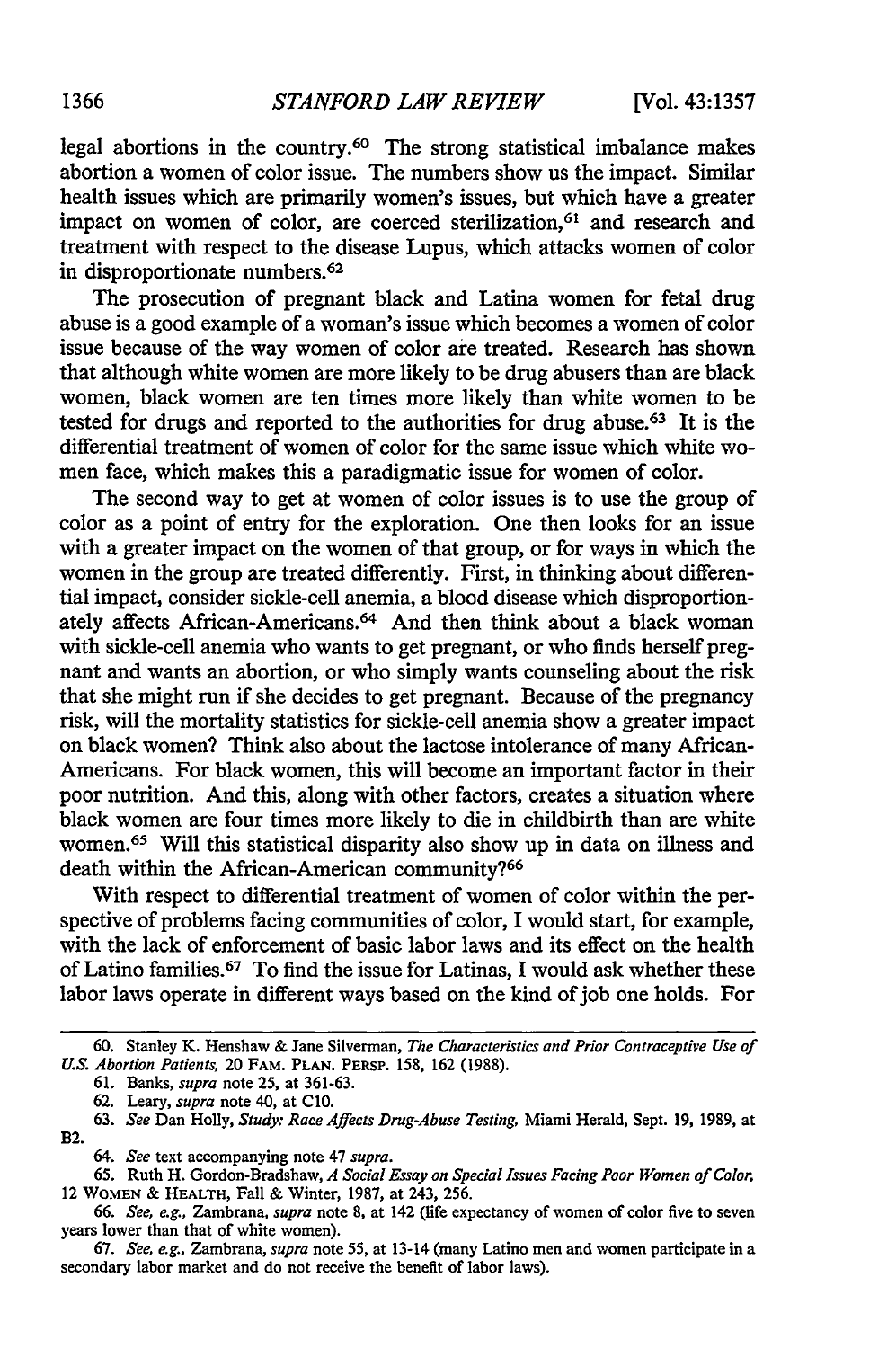example, to the extent that Latinas (and not Latinos) are clustered in domestic work,<sup>68</sup> does the isolation of this work and the invisibility of these workers create a different kind of problem for them?<sup>69</sup> And what about the availability of bilingual health care providers for the Latino community?<sup>70</sup> Will the bilingual women within that community face different kinds of discrimination than the men with respect to admission to medical schools? selection for residence? hire?

I have suggested that a women of color issue can be located by looking at a woman's issue, or at an Asian or black or Indian or Latino issue, and by pushing further into that issue to locate the point where women of color look different--either because they suffer disproportionately or because they suffer differently. But what of the class issues? Does this analytic framework take into account the fact that women of color are generally poor? We must ask if the issues they face are really just related to poverty and not uniquely to the intersection of sex and race or ethnicity.

There is no doubt that the question of class is present in the framework presented above, for class is implicated in the stereotypes associated with race, ethnicity, and sex categories. As a result, there are very few wealthy women of color. We are stereotyped and tracked into certain jobs, housing, and education because of our race, ethnicity, and/or sex.71 And because this stereotyping and tracking makes us poor, we are then treated badly because we are poor. Women of color have all of the issues of men of color and all of the issues of white women, but our issues play out differently because of the stereotypes, hence the tracking and the controls are different. Race, ethnicity, and gender intersect, and class is implicated in each element of this intersection.<sup>72</sup>

The problem of the disproportionate number of pregnant black women drug addicts prosecuted for fetal abuse provides a good example of the interlocking nature of race/ethnicity and sex and class.<sup>73</sup> Let us think about one of these women. Because she is black and a woman, and because she has been locked out of certain education and jobs because of her sex and race, she will likely be poor.74 Because she is poor, she will go to a public hospital

72. *Id.* at 13 ("Race-ethnicity, gender and class are interconnected, interdetermining historical processes, rather than separate systems.").

73. *See* text accompanying note 63 *supra.*

74. *See, eg.,* T. **AMOT-r** & J. **MATrHAEI,** *supra* note 71, at 183-84 ("A significant share (about one-fifth) of all Blacks is caught in the long-term cycle of poverty, segregated into inferior housing, schools, and jobs.... Single-mother families represent three-quarters of poor Black families.").

*<sup>68.</sup> See* **PAY EQUITY,** *supra* note **3,** at **29** (domestic work has high concentration of Latina workers).

<sup>69.</sup> For example, a study of Mexicana domestic workers in El Paso revealed that these women face problems of unpaid minimum wage, sexual harassment, and assault. Vicki L. Ruiz, *By the Day or the Week- Mexicana Domestic Workers in El Paso,* in **WOMEN ON THE** U.S.-MExICO **BORDER:** RESPONSES **TO CHANGE** 61-74 (V. Ruiz & **S.** Tiano eds. 1987).

<sup>70.</sup> *See, eg.,* Zambrana, *supra* note *55,* at 14-15 (the lack of health care professionals who are bilingual and bicultural contributes to the inaccessibility of primary health care for Latinos).

<sup>71.</sup> *See generally* **TERESA** L. AMOTr & **JULIE A. MATTHAEI, RACE, GENDER AND** WORK: A **MULTICULTURAL** ECONOMIC **HISTORY** OF WOMEN **IN THE UNITED STATES** (1991).